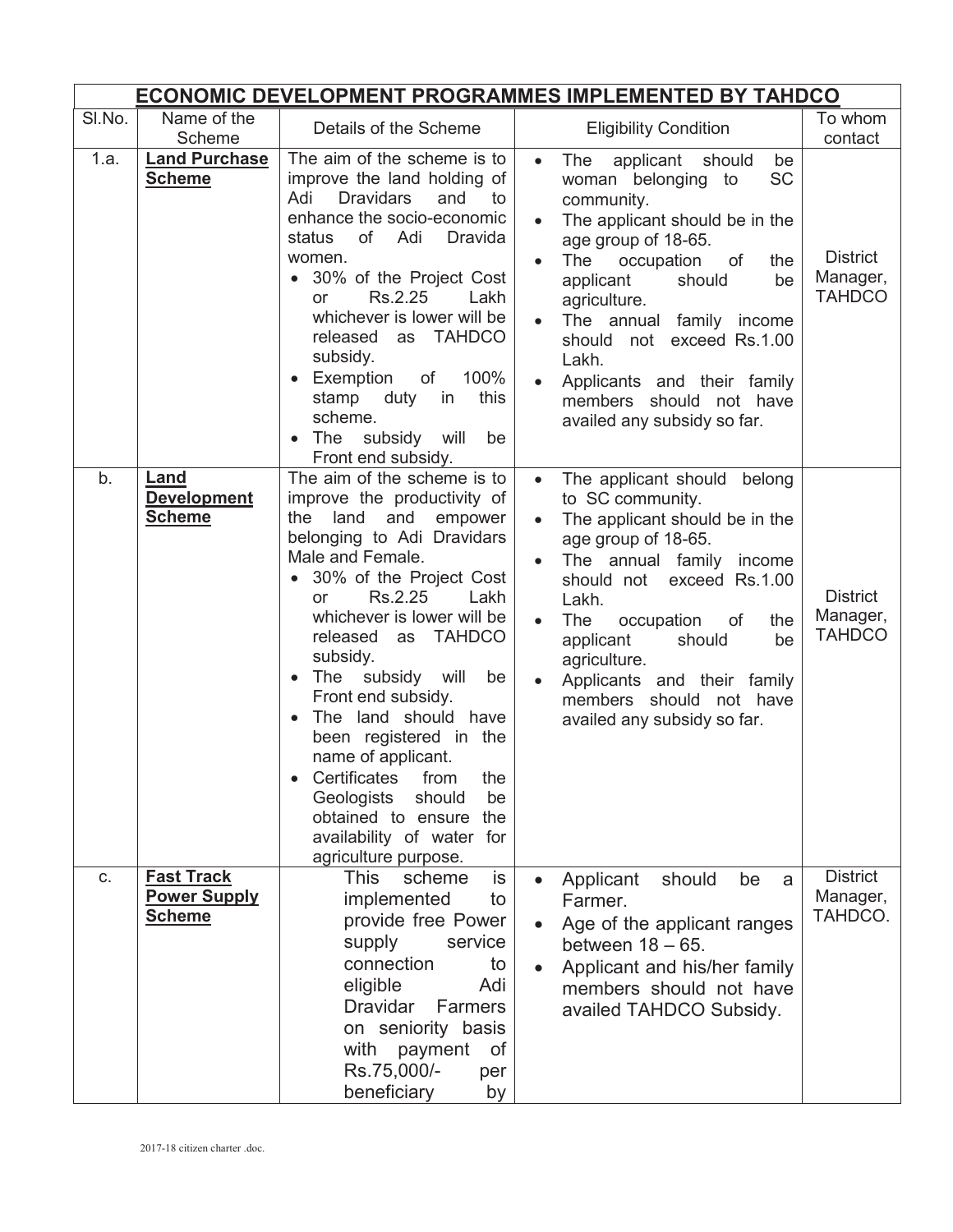|          |                                                                                                                              | <b>TAHDCO</b><br>to<br>TANGEDCO.                                                                                                                                                                                                                                                        |           |                                                                                                                                                                                                                                                                                                                                                                                                                                                                                                  |                                              |                                              |
|----------|------------------------------------------------------------------------------------------------------------------------------|-----------------------------------------------------------------------------------------------------------------------------------------------------------------------------------------------------------------------------------------------------------------------------------------|-----------|--------------------------------------------------------------------------------------------------------------------------------------------------------------------------------------------------------------------------------------------------------------------------------------------------------------------------------------------------------------------------------------------------------------------------------------------------------------------------------------------------|----------------------------------------------|----------------------------------------------|
| 2.<br>a. | <b>Entrepreneur</b><br><b>Development</b><br><b>Programme</b><br><b>Establishing</b><br>Petrol, Diesel,<br><b>Gas outlet</b> | Scheduled<br>Caste<br>Entrepreneur may apply for<br>Petrol / Diesel / Gas retail<br>outlet when notifications are<br>issued by Oil Company. SC<br>applicants can also apply in<br>General category. TAHDCO<br>will assist the SC applicants<br>to make them eligible for<br>dealership. | $\bullet$ | The land should be registered<br>in the name of applicant in the<br>scheme<br>special<br>of<br>establishing Petrol/ Diesel /<br>Gas outlet.<br>The annual family income<br>should not exceed Rs.1.00<br>in the Scheme<br>of<br>lakh<br>Development<br>Entrepreneur<br>Programme.<br>Applicant should<br><b>SC</b><br>be                                                                                                                                                                          | community and in the age                     | <b>District</b><br>Manager,<br><b>TAHDCO</b> |
| b.       | <b>Entrepreneur</b><br><b>Development</b><br><b>Programme</b>                                                                | generating<br>income<br>Any<br>activity can be taken up.<br>30% of the project cost or<br>Rs. 2.25 lakh whichever is<br>lower will be released as<br>subsidy.<br>The subsidy will be Front<br>end subsidy.<br>The minimum size of loan<br>should be Rs. 1.50 Lakh.                      |           | group of 18-65 years.<br>Applicants and their family<br>members should not have<br>availed any subsidy so far<br>from TAHDCO.<br>The applicant should have<br>prior experience in the trade<br>applied.<br>The annual family income<br>should not exceed Rs. 1.00<br>Lakh.                                                                                                                                                                                                                       |                                              |                                              |
| 3.a.     | <b>Self</b><br><b>Employment</b><br><b>Programme for</b><br>Youth (SEPY)                                                     | generating<br>income<br>Any<br>activity can be taken up.<br>30% of the project cost or<br>Rs.2.25 lakh whichever is<br>lower will be released as<br>TAHDCO subsidy.<br>The subsidy will be Front<br>end subsidy.                                                                        | $\bullet$ | The annual family income<br>should not exceed Rs. 1.00<br>Lakh.<br>The applicant should be SC<br>Community and in the age<br>group of 18-45 years.<br>Applicants and their family<br>members should not have<br>availed any subsidy so far<br>from TAHDCO.<br>The applicant should have<br>prior experience in the trade<br>applied.<br>The applicant should possess<br>eligibility certificate issued by<br>institutions<br>recognized<br>approved by the State /<br><b>Central Government.</b> | <b>District</b><br>Manager,<br><b>TAHDCO</b> |                                              |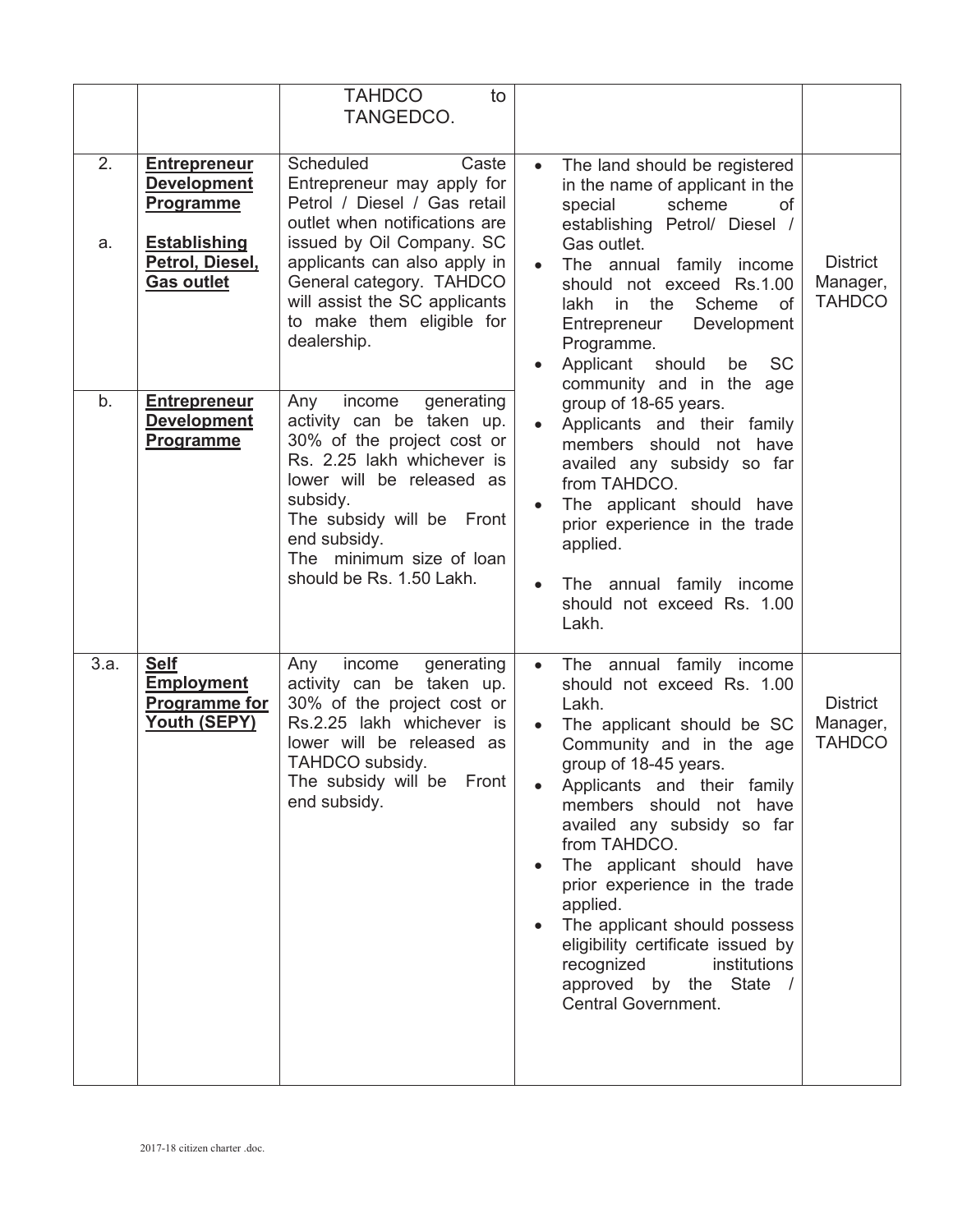| b.         | <b>Establishment</b><br>Clinic,<br>оf<br>Medical shop,<br><b>Optical</b><br>Centres,<br>Physiotherapy<br>Centres,<br><b>Medical</b><br><u>Laboratory</u><br><b>Centres</b> | for<br>special<br>scheme<br>A<br>establishment of Clinic the<br>candidates<br>should<br>be<br>MBBS., or BDS or BSMS.<br>For<br>establishing<br>Physiotherapy Centre, the<br>candidates<br>should<br>have<br>the<br>registered<br>in<br>Physiotherapy Council and<br>establishing<br>Medical<br>for<br>shop in the applicant should<br>be B.Pharm / D.Pharm and<br>registered<br>the<br>in<br><b>Pharmaceutical Council.</b><br>For establishment of Optical<br>Centre / Medical Lab the<br>applicant<br>should<br>be<br>a a<br>Degree / Diploma holder<br>and should possess<br>the<br>required certificates.       |           |                                                                                                                                                                                                                                                                                                                                                                                                                                                                                                                                                                          |                                                               |
|------------|----------------------------------------------------------------------------------------------------------------------------------------------------------------------------|---------------------------------------------------------------------------------------------------------------------------------------------------------------------------------------------------------------------------------------------------------------------------------------------------------------------------------------------------------------------------------------------------------------------------------------------------------------------------------------------------------------------------------------------------------------------------------------------------------------------|-----------|--------------------------------------------------------------------------------------------------------------------------------------------------------------------------------------------------------------------------------------------------------------------------------------------------------------------------------------------------------------------------------------------------------------------------------------------------------------------------------------------------------------------------------------------------------------------------|---------------------------------------------------------------|
| 4.a.<br>b. | <b>Self Help</b><br>Group-<br><b>Revolving</b><br><u>Fund</u><br><b>Economic</b><br><b>Assistance to</b><br><b>SHG</b>                                                     | Adi Dravidar Women, Men<br>Thansgendar<br>and<br>Minmun of 5<br>consisting<br>members can from a group<br>and take up any income<br>generating activity.<br>Rs.25,000/- will be released<br>as subsidy for Revolving<br>Fund Assistance.<br>Adi<br>Dravida Women, Men<br>and Thansgendar Self Help<br>Groups which are graded<br>twice<br>for<br>eligible<br>are<br>Economic Assistance.<br><b>The</b><br>aim of the programme is to<br>make the Self Help Groups<br>implement<br>economic<br>to<br>development<br>schemes<br>efficiently.<br>50% of the Project<br>Cost or Rs.2.50 Lakh<br>whichever is lower will | $\bullet$ | The members of the Self Help<br>Group shall belong to SC.<br>The Annual family Income of<br>the Self Help Group members<br>should not exceed Rs.1.00<br>lakh each.<br>The Self Help Group should<br>have qualified in the first<br>rating for Revolving Fund.<br>The Self Help Group should<br>have qualified in second rating<br>for Economic Assistance.<br>The members of Self Help<br>Group<br>their<br>family<br>and<br>members should not have<br>availed any subsidy so far<br>from any other Government<br>scheme for Revolving Fund<br>and Economic Assistance. | <b>District</b><br>Manager,<br><b>TAHDCO</b>                  |
|            |                                                                                                                                                                            | released<br>be<br>as<br>TAHDCO subsidy.<br>The subsidy will be a<br>Front end subsidy                                                                                                                                                                                                                                                                                                                                                                                                                                                                                                                               |           |                                                                                                                                                                                                                                                                                                                                                                                                                                                                                                                                                                          |                                                               |
| 5.         | <b>District</b><br>Collector's<br><b>Discretionary</b><br><b>Fund</b><br>(Off line)                                                                                        | The scheme is implemented<br>to provide immediate relief<br>to persons who could not<br>avail assistance under any<br>of the scheme. From the<br>2012-13, Rs.20000/-<br>year                                                                                                                                                                                                                                                                                                                                                                                                                                        |           | The applicant should belong<br>to SC community.<br>The applicant should not have<br>received<br>monetary<br>any<br>monthly assistance from any                                                                                                                                                                                                                                                                                                                                                                                                                           | <b>District</b><br>Collector /<br><b>District</b><br>Manager, |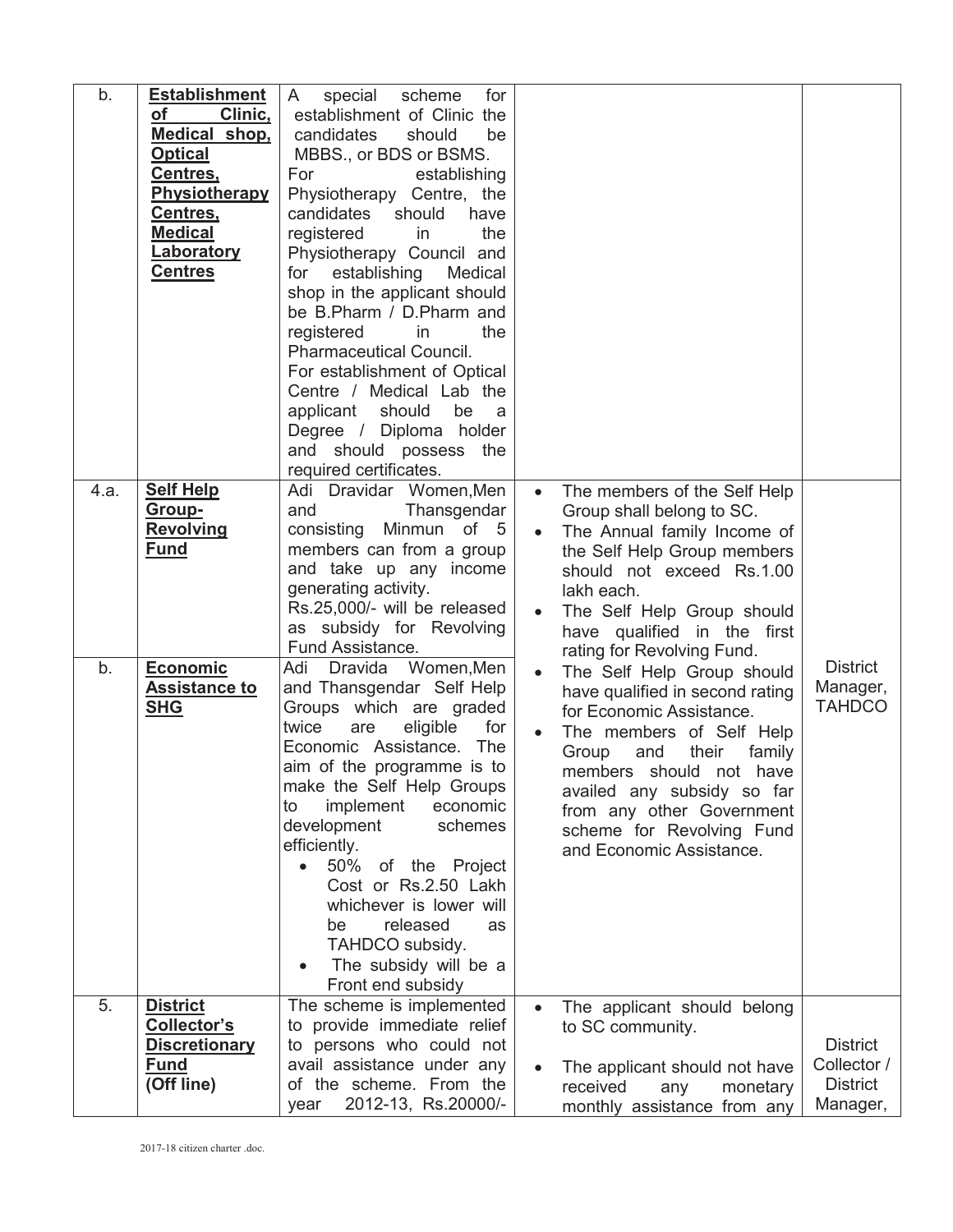|    |                                                                                                                                | sanctioned as 100% grant<br>to the beneficiary.                                                                                                                                                                                                                                                                                                                                                 |                                     | <b>Government Schemes.</b>                                                                                                                                                                                                                                                                                                       | <b>TAHDCO</b>                          |
|----|--------------------------------------------------------------------------------------------------------------------------------|-------------------------------------------------------------------------------------------------------------------------------------------------------------------------------------------------------------------------------------------------------------------------------------------------------------------------------------------------------------------------------------------------|-------------------------------------|----------------------------------------------------------------------------------------------------------------------------------------------------------------------------------------------------------------------------------------------------------------------------------------------------------------------------------|----------------------------------------|
|    |                                                                                                                                |                                                                                                                                                                                                                                                                                                                                                                                                 |                                     | Persons seeking assistance to<br>continue<br>education<br>should<br>furnish a bonafide certificate<br>educational<br>from<br>the<br>institution.                                                                                                                                                                                 |                                        |
| 6. | <b>Managing</b><br>Director's<br><b>Discretionary</b><br><b>Fund</b><br>(Off line)                                             | The Scheme is implemented<br>a corpus of the disposal of<br>the Managing Director to<br>extend as an immediate<br>relief. Preference is given to<br>destitute widows, differently-<br>abled, individuals affected<br>with HIV, and Children with<br>no parent and guardian and<br>to those need for education<br>(skill training) including the<br>affected<br>persons<br>in<br>communal clash. | $\bullet$                           | The applicant should belong<br>to SC community.<br>The applicant should not have<br>received<br>any<br>monetary<br>monthly assistance from any<br><b>Government Schemes.</b><br>Persons seeking assistance to<br>education<br>continue<br>should<br>furnish a bonafide certificate<br>from<br>educational<br>the<br>institution. | Managing<br>Director,<br><b>TAHDCO</b> |
| 7. | <b>TAHDCO</b><br>Chairman's<br><b>Discretionary</b><br><b>Fund</b><br>(Off line)                                               | The Scheme is implemented<br>a corpus of the disposal of<br>the Managing Director to<br>extend as an immediate<br>relief. Preference is given to<br>destitute widows, differently-<br>abled, individuals affected<br>with HIV, and Children with<br>no parent and guardian and<br>to those need for education<br>(skill training) including the<br>affected<br>in<br>persons<br>communal clash. | $\bullet$<br>$\bullet$              | The applicant should belong<br>to SC community.<br>The applicant should not have<br>received<br>monetary<br>any<br>monthly assistance from any<br><b>Government Schemes.</b><br>Persons seeking assistance to<br>education<br>continue<br>should<br>furnish a bonafide certificate<br>the<br>educational<br>from<br>institution. | Chairman,<br>TAHDCO,                   |
| 8. | <b>Financial</b><br><b>Assistance to</b><br>candidates<br>appearing for<br><b>Civil Services</b><br>Main<br><b>Examination</b> | To encourage the SC youth<br>Services,<br>join<br>Civil<br>to<br>financial<br>of<br>assistance<br>Rs.50,000/-<br>is given<br>per<br>candidate, who has passed<br>Civil Services Preliminary<br>Examination and to prepare<br>Civil<br><b>Services</b><br>for<br>Main<br>examination.                                                                                                            | $\bullet$<br>$\bullet$<br>$\bullet$ | Applicant should have passed<br>the Civil Services Preliminary<br>examination.<br>Applicant should have applied<br>for Main Examination.<br>The applicant should not be a<br>permanent<br>temporary<br>$\overline{\phantom{a}}$<br>employee of Central / State<br>Government / Public Sector<br>undertakings.                    | Managing<br>Director,<br><b>TAHDCO</b> |
| 9. | <b>Financial</b><br><b>Assistance to</b><br><b>Law Graduates</b>                                                               | An amount of Rs. 50,000/-<br>financial<br>is<br>given<br>as<br>assistance to law graduates<br>to set up their profession.                                                                                                                                                                                                                                                                       | $\bullet$                           | The applicant should be in the<br>age group of 21-45 years.<br>The applicant should be a<br>Law graduate.                                                                                                                                                                                                                        | District Adi<br>Dravidar<br>and Tribal |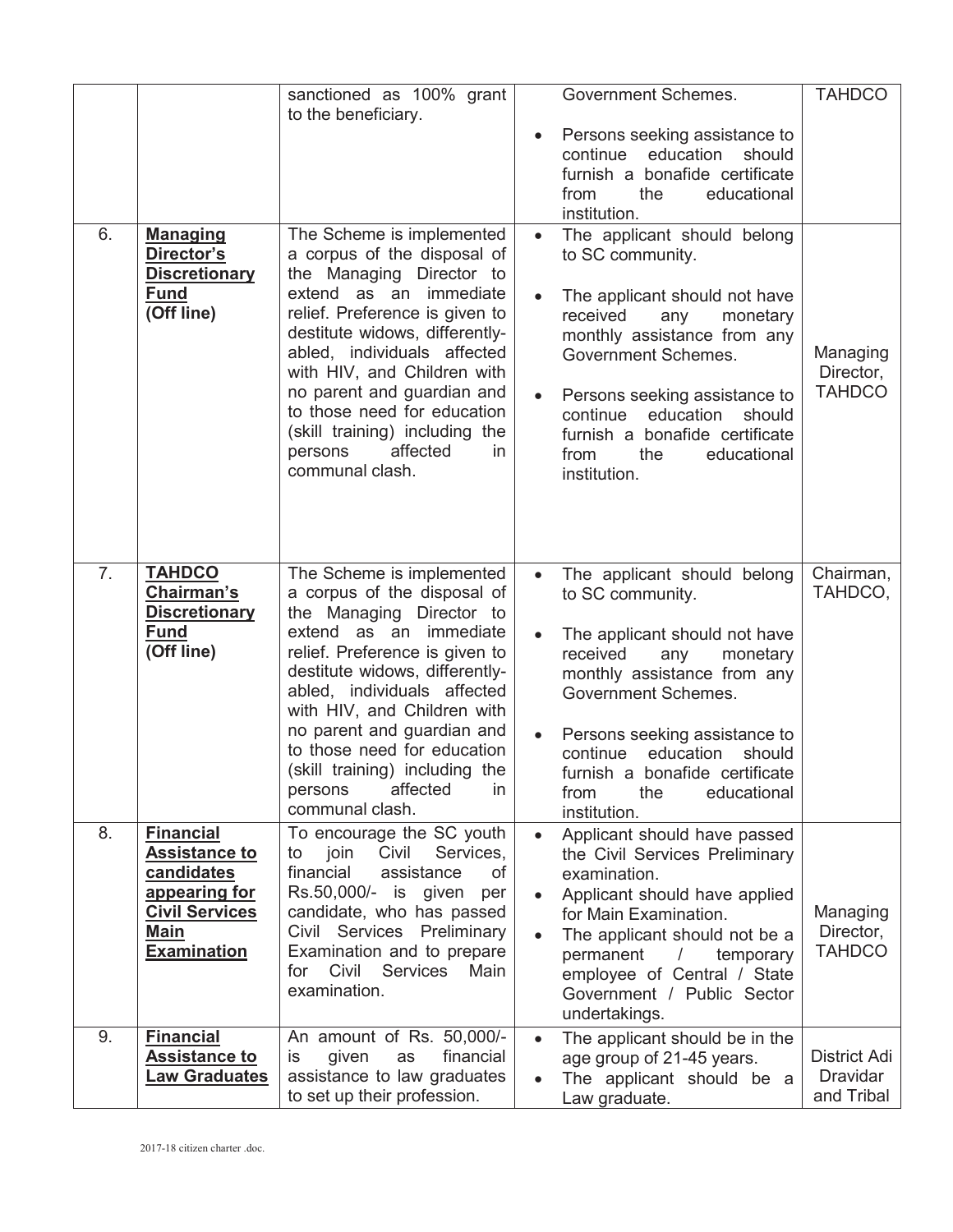|     |                                                                                                                                                                                             |                                                                                                                                                                                                                                                                                                                                 | The applicant should be a<br>member of the Tamilnadu Bar<br>Council.                                                                                                                                                                                                                                                     | Welfare<br>Officer                          |
|-----|---------------------------------------------------------------------------------------------------------------------------------------------------------------------------------------------|---------------------------------------------------------------------------------------------------------------------------------------------------------------------------------------------------------------------------------------------------------------------------------------------------------------------------------|--------------------------------------------------------------------------------------------------------------------------------------------------------------------------------------------------------------------------------------------------------------------------------------------------------------------------|---------------------------------------------|
| 10. | <b>Financial</b><br>Assistance to<br><b>TNPSC</b><br>Group-1<br><b>Preliminary</b><br><b>Examination</b><br>passed<br>candidates                                                            | To encourage the SC youth<br>to join TNPSC Group-1,<br>financial<br>of<br>assistance<br>Rs.50.000/- is given<br>per<br>candidate, who have passed<br><b>TNPSC Group-1 Preliminary</b><br>Examination and to prepare<br>for Main examination.                                                                                    | Applicant should have passed<br>$\bullet$<br><b>TNPSC</b><br>Group-1<br>the<br>Preliminary examination.<br>Applicant should have applied<br>for Main Examination.<br>The applicant should not be a<br>temporary<br>permanent<br>$\sqrt{2}$<br>employee of Central / State<br>Government / Public Sector<br>undertakings. | Managing<br>Director,<br><b>TAHDCO</b>      |
| 11. | <b>Financial</b><br>Assistance to<br><b>Chartered</b><br><b>Accountant</b><br>Cost<br><b>Accountant</b>                                                                                     | Chartered<br>Accountants<br>Cost accountants who would<br>to<br>establish<br>their<br>like<br>profession can avail<br>the<br>financial<br>of<br>grant<br>Rs.50,000/-<br>to<br>meet<br>expenditure towards office<br>rent, advances, purchase of<br>furniture<br>and<br>purchase<br>books<br>related<br>to<br>the<br>profession. | The applicant should be in the<br>$\bullet$<br>age group of 25-45 years.<br><b>The</b><br>applicant should<br>be<br>registered as a Member in the<br>Institute<br>of<br>Chartered<br>Accountants of India / Institute<br>Works<br>of<br>Cost<br>and<br>Accountants of India.                                             | Managing<br>Director,<br><b>TAHDCO</b>      |
| 12. | <b>Special</b><br>assistance<br>to<br>Women<br><b>Industrial</b><br>Tailoring<br>$Co$ -op<br><b>Society</b><br>functioning<br>under<br><b>Social</b><br><b>Welfare</b><br><b>Department</b> | For the purchase of advanced tailoring machines to SC<br>women members of Industrial Tailoring Co-op Societies.<br>TAHDCO will given 70% of the Project cost as margin<br>money @ 4% rate of interest and balance 30% is subsidy.                                                                                               |                                                                                                                                                                                                                                                                                                                          |                                             |
| 13. | <b>Skill</b><br><b>Development</b><br><b>Training</b>                                                                                                                                       | $\bullet$<br>are also imparted.                                                                                                                                                                                                                                                                                                 | The training through Govt. of India institutes like Apparel<br>Manufacturing, Plastic products manufacturing, Footwear and<br>leather products manufacturing, Computer related training                                                                                                                                  | Managing<br>Director,<br>TAHDCO,<br>Chennai |

Managing Director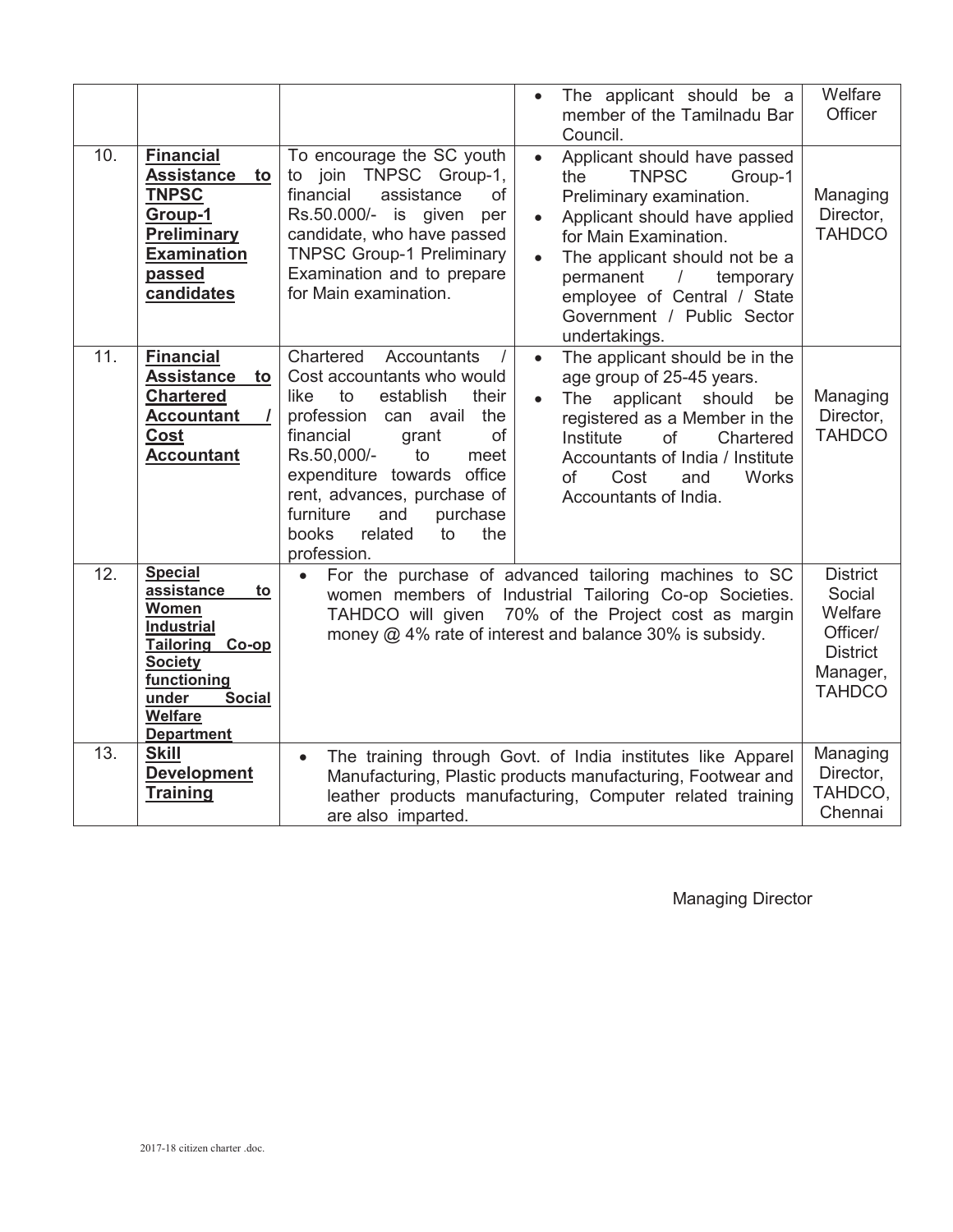| <b>District Managers Office</b> |                      |                                                                                                                               |                 |          |                  |  |  |
|---------------------------------|----------------------|-------------------------------------------------------------------------------------------------------------------------------|-----------------|----------|------------------|--|--|
| $SI-$<br>No                     | <b>District Name</b> | <b>Address</b>                                                                                                                | <b>STD Code</b> | Phone no | <b>Mobile No</b> |  |  |
| 1                               | <b>Ariyalur</b>      | 2nd Floor, Collectorate Office, Ariyalur -<br>621704                                                                          | 4329            | 228315   | 9445029554       |  |  |
| $\mathbf{2}$                    | <b>Chennai</b>       | Singaravelan Maligai, Collectorate Office,<br>#33, Rajaji Salai, Chennai-600001.                                              | 44              | 25246344 | 9445029456       |  |  |
| 3                               | <b>Coimbatore</b>    | <b>Govt.Boys Hostel Compound,</b><br>Dr.Balasundaram Road, Coimbatore-641<br>018.                                             | 422             | 2210111  | 9445029457       |  |  |
| 4                               | <b>Cuddalore</b>     | 313/316, 2nd Floor, New Collectorate<br>Building, Allpet post, Cuddalore-607001.                                              | 4142            | 221087   | 9445029458       |  |  |
| 5                               | <b>Dharmapuri</b>    | Salai Vinayagar Koil Street,<br>Virupachipuram, Dharmapuri - 636 701.                                                         | 4342            | 260007   | 9445029459       |  |  |
| 6                               | <b>Dindigul</b>      | <b>Collector's Office Compound, Dindigul-</b><br>624004.                                                                      | 451             | 2460096  | 9445029460       |  |  |
| 7                               | <b>Erode</b>         | Collectorate, VI Floor, Erode-638 011.                                                                                        | 424             | 2259453  | 9445029461       |  |  |
| 8                               | Kancheepuram         | No.55A, 3rd STREET, ELLAPPAN NAGAR,<br>(COLLECTORATE OPPOSITE)<br><b>KANCHIPURAM TALUK,</b><br>KANCHEEPURAM DISTRICT - 631501 | 44              | 27237842 | 9445029462       |  |  |
| 9                               | <b>Karur</b>         | Collectorate, Karur-639 005.                                                                                                  | 4324            | 256703   | 9445029463       |  |  |
|                                 | 10 Krishnagiri       | Collectorate, Krishnagiri-635001.                                                                                             | 4343            | 238881   | 9445029464       |  |  |
|                                 | 11 Madurai           | <b>DRDA Complex, Collectorate, Madurai-625</b><br>020.                                                                        | 452             | 2529848  | 9445029465       |  |  |
|                                 | 12 Nagapattinam      | #21, A.S.P. Tower, Neelamela Vadapokki<br>Street, Nagapattinam - 611 001.                                                     | 4365            | 220301   | 9445029466       |  |  |
|                                 | 13 Namakkal          | Arthanari Pillai Street, Mohanur Road,<br>Namakkal-637 001.                                                                   | 4286            | 229070   | 9445029467       |  |  |
|                                 | 14 Nagarcoil         | #36/1, President Sivadhanu Street, SLB<br>(South), Nagercoil-629 001.                                                         | 4652            | 227532   | 9445029468       |  |  |
|                                 | 15 Nilgiris          | <b>ETIM Road, Near Alankar Theatre,</b><br>Udhagamandalam, Nilgiris-643 001.                                                  | 423             | 2443064  | 9445029469       |  |  |
|                                 | 16 Perambalur        | #29, Post Office Road, Ist Cross Street,<br>Perambalur-621 212.                                                               | 4328            | 276317   | 9445029470       |  |  |
|                                 | 17 Pudukottai        | <b>Panchayat Union Office Road,</b><br>Kattupudukulam, Pudukkottai-622 001.                                                   | 4322            | 221487   | 9445029471       |  |  |